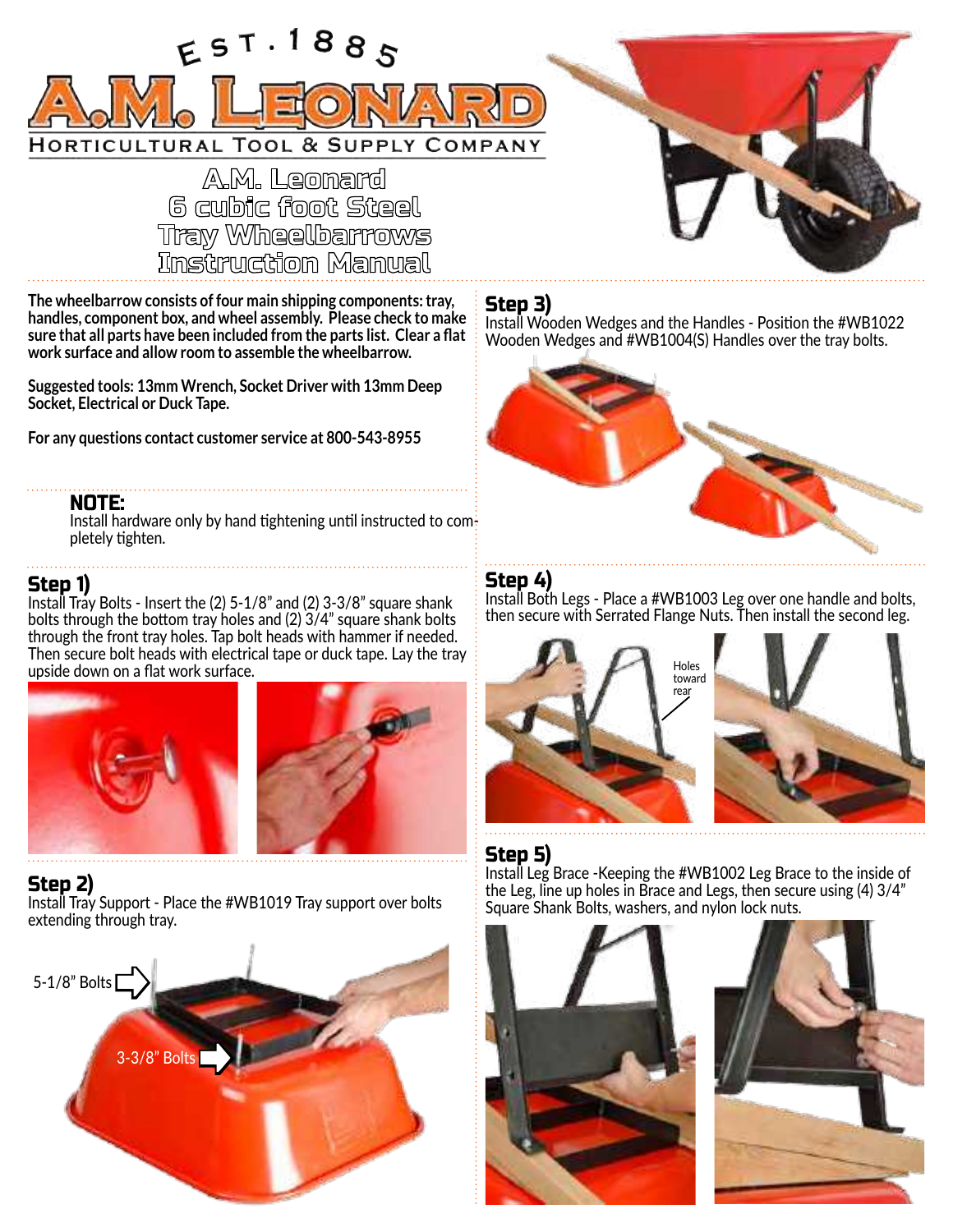# Step 6)

Install Front Tray Braces - Position the lower angle end of #WB1007 Tray Braces onto the 3/4" bolts already secured to tray. Finger tighten with Serrated Flange Nuts.



## Step 7)

Install Nose Brace - Position the #WB1001 in place on outside of handles, tow ring toward the tray. Slide the (4) 2-3/8" Hex Head Bolts through one washer, then the handles, from the inside, and secure Nose Brace on outside with washers and nylon lock nuts.



#### Step 8) Tighten Nose Brace Hardware - Completely tighten the Nose Brace bolts/nuts at this time.



# Step 9)

Install One Axle Bracket - Place a #WB1006 Axle Bracket into position, closed end to the outside. Insert a 2-1/2" Hex Head Bolt through the handle and rear hole. Fasten washer and nylon lock nut. Position #WB1007 Front Tray Brace over front hole, install a 2-3/4" Slot Head Bolt through the brace, handle, and axle bracket, then secure with washer and nylon lock nut.



Front bolt secures both tray brace and axle bracket.

## Step 10)

Install Wheel and Axle - Slip the#WB1008 axle through the Wheel. If applicable, slip a wheel spacer on each side of wheel. Position wheel between handles and slide axle into the installed axle bracket.



## Step 11)

Install Second Axle Bracket - Place the second #WB1006 Axle Bracket over the axle end, align with handle holes, and secure with a 2-1/2" hex head bolt and 2-3/4" hex head bolt (front hole).

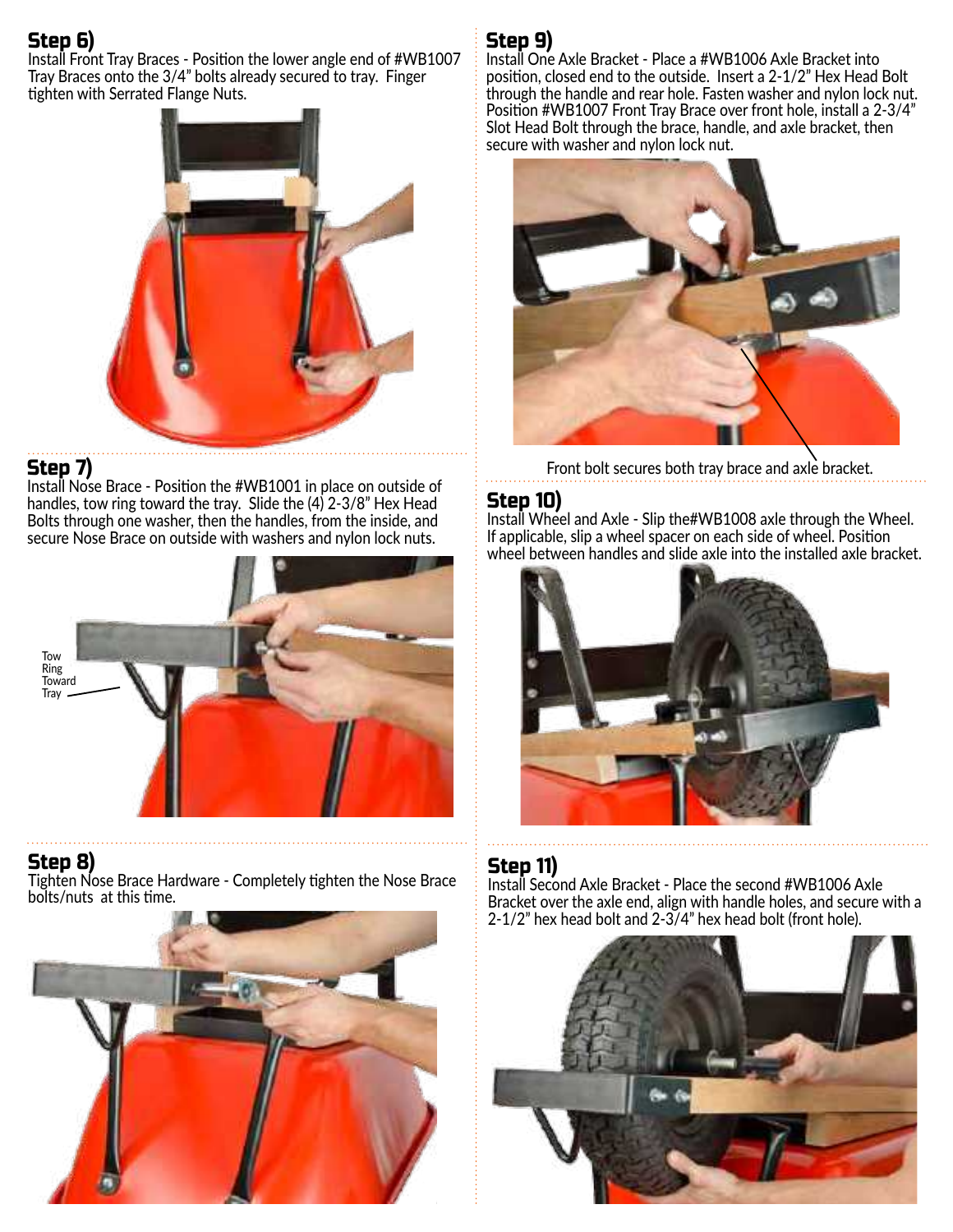# Step 12)

Align Wheel Assembly - IMPORTANT. If assembly allows side to side movement slide the axle brackets inward until they contact the wheel. Next slide the Wheel and Brackets left & right until the wheel is centered between the handles. Keep the axle brackets against the wheel.

• Slide axle bracket against wheel • Center the axle bracket/wheel assembly between handles  $\mathcal{L} = \mathcal{L}$ 

## Step 13)

Tighten the Axle Bracket Bolts - Completely tighten the axle bracket bolts/nuts at this time, while keeping wheel assembly centered.



# Step 14)

Tighten Remaining Hardware - Flip the wheelbarrow upright on a flat surface. Completely tighten the (4) Cross Brace Bolts and (6) Tray Bolts.





# Step 15)

Check Tire Pressure and Grease Wheel - Check and adjust tire pressure per indicated PSI on tire, using a tire gauge. Install grease via the 1/4" grease fitting on the wheel hub. Wheelbarrow assembly is now complete.

#### Note:

Flat Free Wheelbarrow Models - Flat Free Wheels will retain their shape, however, if left under load for extended length of time, a flat spot can develop. The wheel will go back to original shape after use. But to avoid any inconvenience, do not store wheelbarrow with materials in the tray for extended lengths of time.

#### Routine Maintenance:

• Hardware includes serrated flange nuts and nylon lock nuts which resist loosening. It is best to routinely check hardware and tighten as may be required.

• Install wheel grease periodically to keep axle and bearings lubricated. This will also prevent rust formation on the steel wheel parts.

• Check tire pressure with a gauge. Over inflation may cause injury and tire damage. Under inflated tires will cause premature wear. Check and adjust pressure using a tire gauge.

• Wood Handles are coated for weather resistance. Excessive exposure to sun and weather will cause deterioration. To maximize handle life, recoat with a wood preservative as necessary.